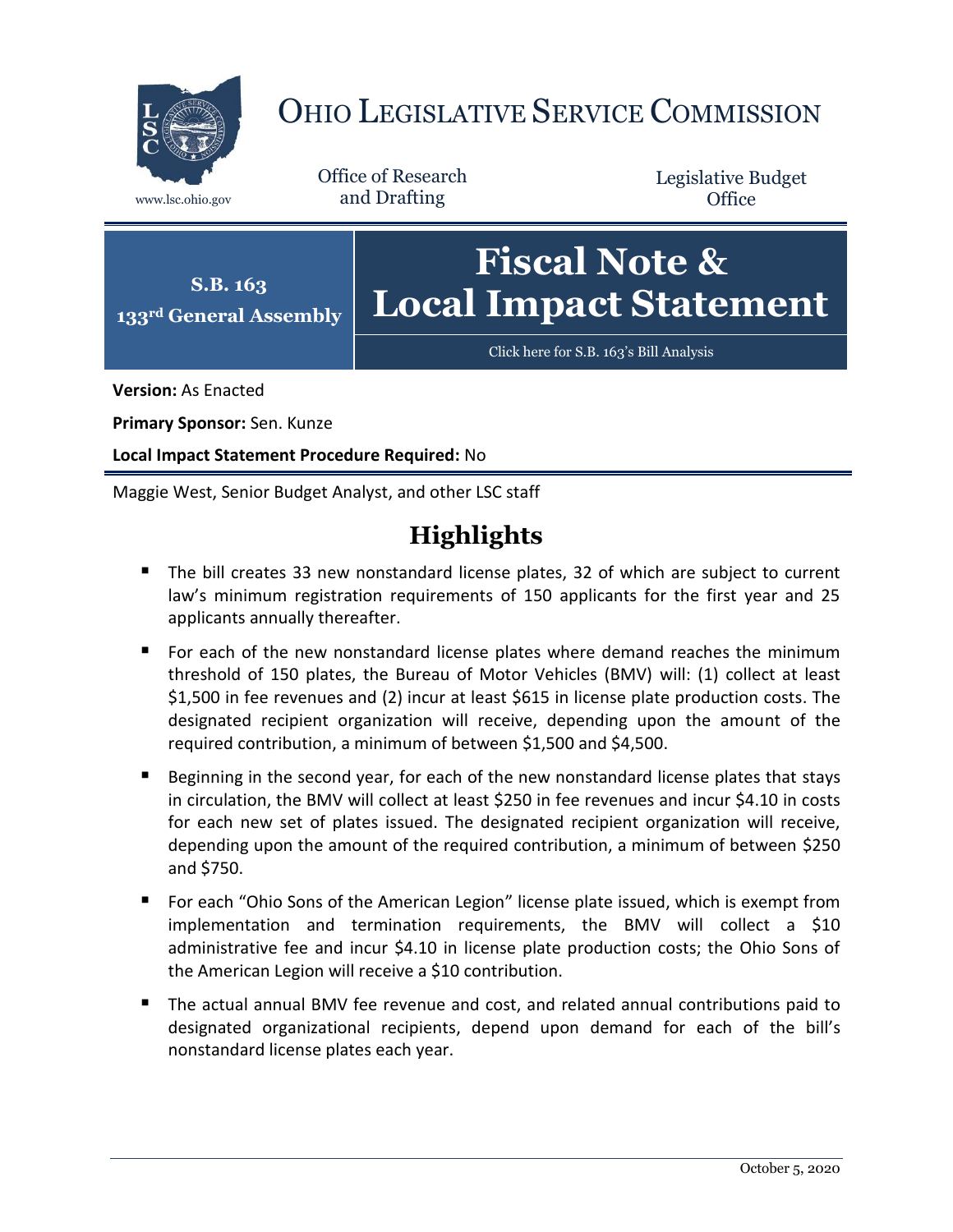- A person who applies for one of the bill's 33 new nonstandard license plates generally must pay: (1) a \$10 BMV administrative fee, and (2) a contribution ranging from \$10 to \$30. The "Ohio Carpenters" and "Stop Elder Abuse" license plates do not require a contribution.
- The bill's license plate provisions generally will have no direct fiscal effect on political subdivisions, the exceptions related to six of the new nonstandard license plates for which the recipient of the required contribution is a designated public school or a municipal corporation.
- Starting with FY 2022, the bill's prorated electric and hybrid motor vehicle registration fee provision will result in an annual decrease in revenue collected by the Registrar of Motor Vehicles and then distributed by the Treasurer of State to the Highway Operating Fund (55%) and political subdivisions (45%) for specified purposes related to roads and bridges. That decrease is expected to be less than \$1 million per year but will ultimately depend upon the number of new such vehicles registered annually that otherwise would have been required to pay the full amount.
- The bill**'**s modification of the amounts withheld from state Local Government Fund (LGF) payments to political subdivisions that operate traffic cameras may decrease the amount of LGF payments withheld from such subdivisions by approximately \$1.6 million in FY 2021, and by roughly double that amount in subsequent fiscal years.
- Currently, any LGF amounts withheld from local authorities that operate traffic cameras are credited to the Ohio Highway and Transportation Safety Fund; thus, the reduced amounts withheld from local governments would reduce revenue to the Ohio Highway and Transportation Safety Fund.

# **Detailed Analysis**

# **New nonstandard license plates**

The bill creates 33 nonstandard license plates generally available to all persons with an eligible vehicle registered in Ohio.<sup>1</sup> A person applying for a plate must pay: (1) a \$10 Bureau of Motor Vehicles (BMV) administrative fee, and (2) a contribution ranging from \$10 to \$30.<sup>2</sup> The table below summarizes each plate by name, including the contribution amount and recipient organization.

 $1$  The "Ohio Association of Chiefs of Police" license plate is available only to a member or staff of the Ohio Association of Chiefs of Police or that person's spouse.

<sup>&</sup>lt;sup>2</sup> The "Stop Elder Abuse" and "Ohio Carpenters" license plates do not require a contribution.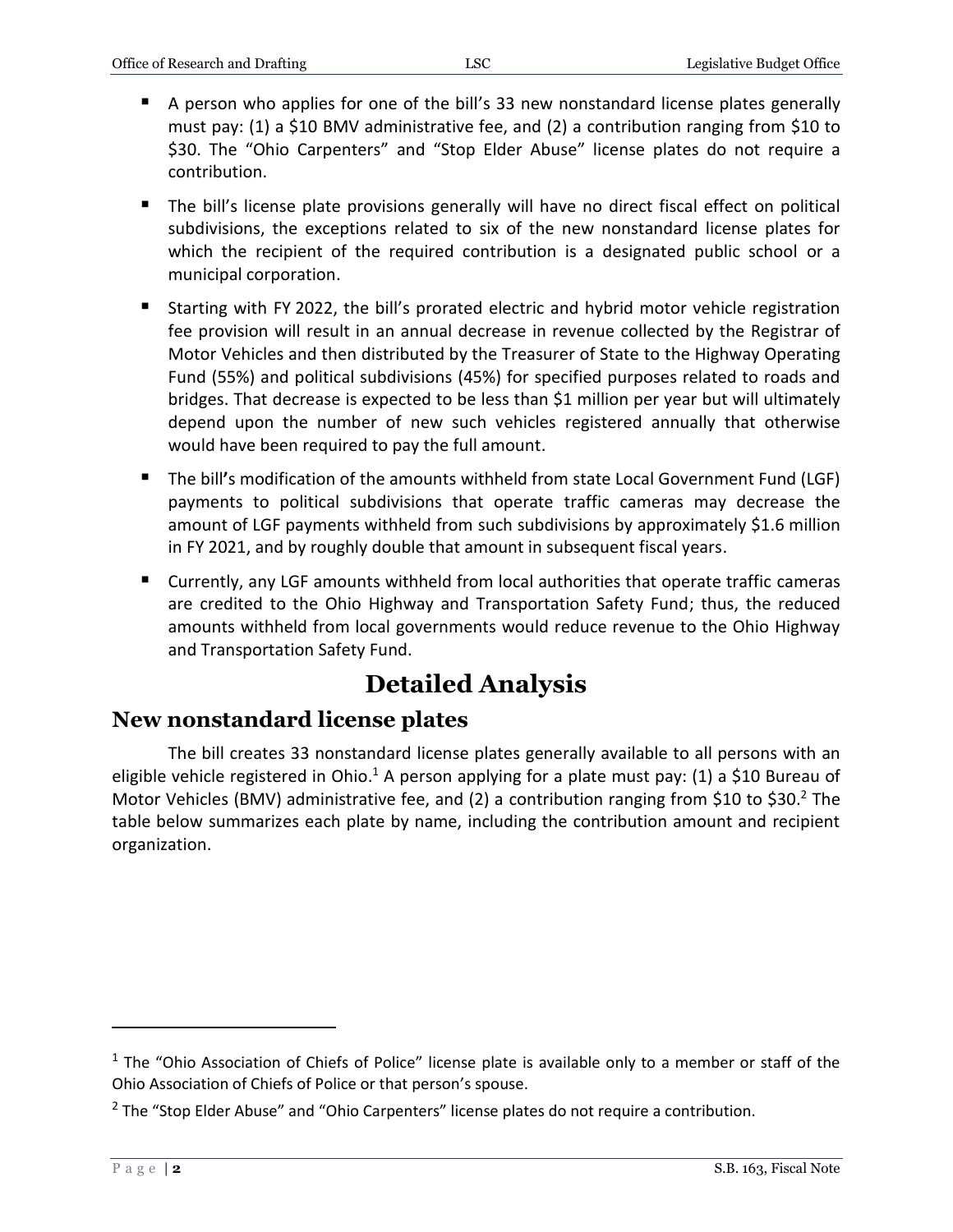| <b>Nonstandard License Plates</b>             |                |                                        |                                                                          |  |  |
|-----------------------------------------------|----------------|----------------------------------------|--------------------------------------------------------------------------|--|--|
| Nonstandard License Plate                     | <b>BMV Fee</b> | <b>Required</b><br><b>Contribution</b> | <b>Contribution Recipient</b>                                            |  |  |
| A Kid Again                                   | \$10           | \$25                                   | A Kid Again, Inc.                                                        |  |  |
| <b>ALS Awareness</b>                          | \$10           | \$25                                   | ALS Association Central & Southern<br>Ohio Chapter                       |  |  |
| American Foundation for Suicide<br>Prevention | \$10           | \$20                                   | Ohio Chapter of the American<br><b>Foundation for Suicide Prevention</b> |  |  |
| Archbishop Moeller High School                | \$10           | \$25                                   | Archbishop Moeller High School                                           |  |  |
| <b>Bottoms Up Diaper Drive</b>                | \$10           | \$20                                   | <b>Bottoms Up Diaper Drive</b>                                           |  |  |
| City of Twinsburg                             | \$10           | \$15                                   | Municipal corporation of Twinsburg                                       |  |  |
| Cleveland Clinic Children's                   | \$10           | \$25                                   | <b>Cleveland Clinic Foundation</b>                                       |  |  |
| Cuyahoga Valley Scenic Railroad               | \$10           | \$15                                   | Cuyahoga Valley Scenic Railroad                                          |  |  |
| East Europeans of Ohio                        | \$10           | \$25                                   | Eastern European Congress of Ohio                                        |  |  |
| Elder High School                             | \$10           | \$30                                   | Elder High School                                                        |  |  |
| Fairfield Senior High School                  | \$10           | \$30                                   | Fairfield Senior High School                                             |  |  |
| <b>Fallen Timbers Battlefield</b>             | \$10           | \$20                                   | <b>Fallen Timbers Battlefield</b><br><b>Preservation Commission</b>      |  |  |
| Folds of Honor                                | \$10           | \$25                                   | Folds of Honor of Central Ohio                                           |  |  |
| Habitat for Humanity of Ohio                  | \$10           | \$20                                   | Habitat for Humanity of Ohio, Inc.                                       |  |  |
| Hamilton High School                          | \$10           | \$30                                   | Hamilton High School                                                     |  |  |
| <b>Harrison Central Huskies</b>               | \$10           | \$20                                   | Harrison Central Jr./Sr. High School                                     |  |  |
| <b>Healthy New Albany</b>                     | \$10           | \$25                                   | <b>Healthy New Albany</b>                                                |  |  |
| John F. Kennedy Catholic School               | \$10           | \$20                                   | John F. Kennedy Catholic School                                          |  |  |
| La Salle High School                          | \$10           | \$30                                   | La Salle High School                                                     |  |  |
| Liberty Center Local Schools                  | \$10           | \$25                                   | Liberty Center Local School District                                     |  |  |
| National Council of Negro<br>Women            | \$10           | \$25                                   | National Council of Negro Women,<br>Inc.                                 |  |  |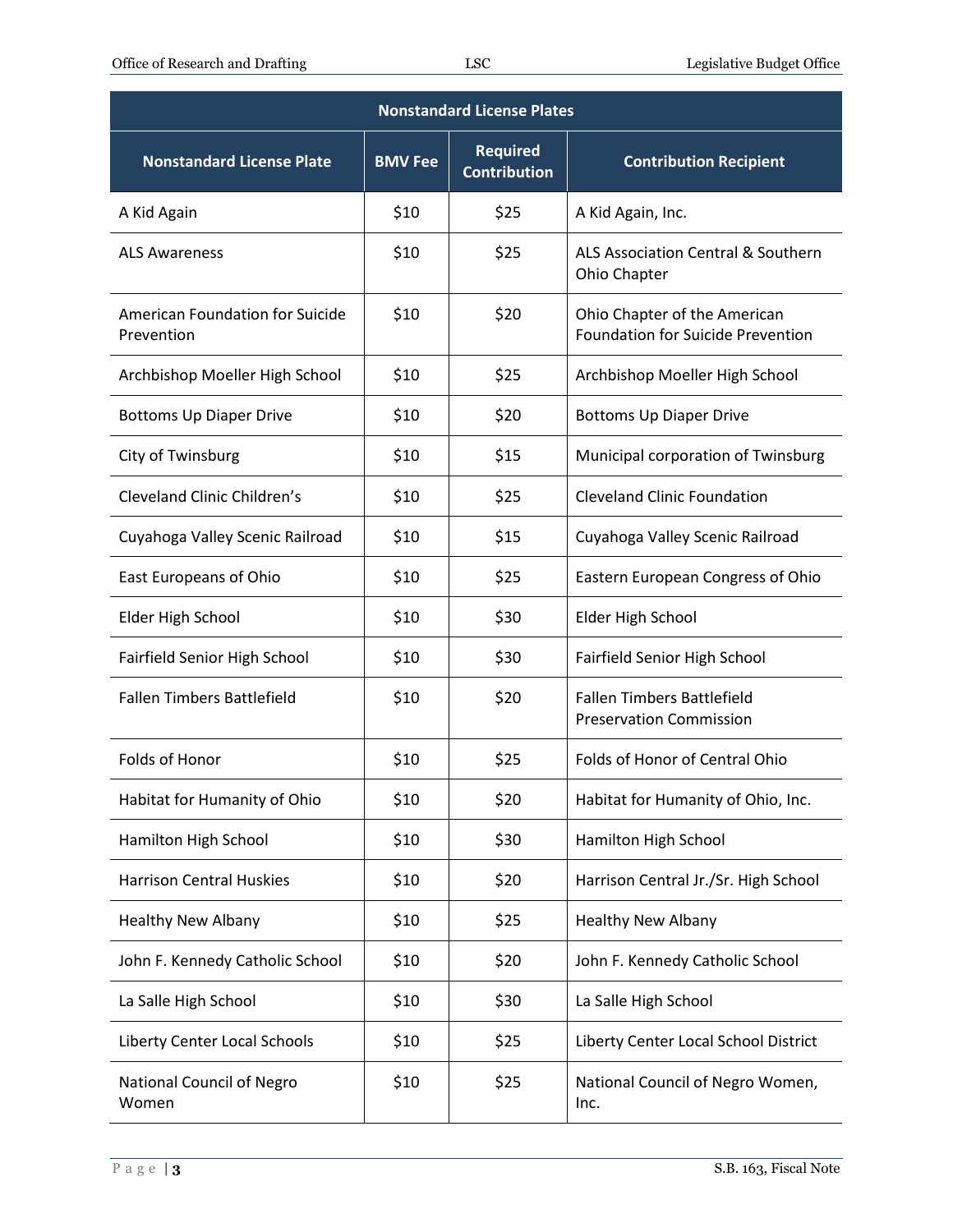| <b>Nonstandard License Plates</b>            |                |                                        |                                                                       |  |
|----------------------------------------------|----------------|----------------------------------------|-----------------------------------------------------------------------|--|
| <b>Nonstandard License Plate</b>             | <b>BMV Fee</b> | <b>Required</b><br><b>Contribution</b> | <b>Contribution Recipient</b>                                         |  |
| Ohio Association of Chiefs of<br>Police      | \$10           | \$10                                   | Ohio Association of Chiefs of Police                                  |  |
| Ohio Bullfrog                                | \$10           | \$15                                   | <b>Ohio Department of Natural</b><br><b>Resources</b>                 |  |
| <b>Ohio Carpenters</b>                       | \$10           | None                                   | N/A                                                                   |  |
| Ohio DeMolay                                 | \$10           | \$15                                   | Ohio DeMolay                                                          |  |
| Ohio Sons of the American Legion             | \$10           | \$10                                   | Ohio Sons of the American Legion                                      |  |
| <b>Ronald McDonald House Charities</b>       | \$10           | \$25                                   | Central Ohio Chapter of the Ronald<br><b>McDonald House Charities</b> |  |
| Ross High School                             | \$10           | \$30                                   | Ross High School                                                      |  |
| St. Charles Preparatory School               | \$10           | \$30                                   | St. Charles Preparatory School                                        |  |
| St. John's Jesuit High School and<br>Academy | \$10           | \$26                                   | St. John's Jesuit High School and<br>Academy                          |  |
| Stop Elder Abuse                             | \$10           | None                                   | N/A                                                                   |  |
| <b>Summit Metro Parks</b>                    | \$10           | \$10                                   | <b>Summit Metro Parks Foundation</b>                                  |  |
| Zero                                         | \$10           | \$25                                   | Zero, The End of Prostate Cancer,<br>Incorporated                     |  |

#### **License plate implementation and termination procedures**

Under existing law, a nonstandard license plate generally is subject to a minimum registration requirement and to related termination and revival procedures. For example, the BMV Registrar is not required to implement any legislation that creates a new nonstandard license plate until the Registrar receives written statements from at least 150 persons indicating that they intend to apply for and obtain the special license plate (R.C. 4503.78). If, during any calendar year, the number of new and renewal motor vehicle registrations involving the plate is less than 25, the issuance of that license plate may cease as of December 31 of the following year (R.C. 4503.77).

Thirty-two of the bill's 33 new nonstandard license plates are subject to these procedures. The bill specifies that those procedures do not apply to the "Ohio Sons of the American Legion" license plate.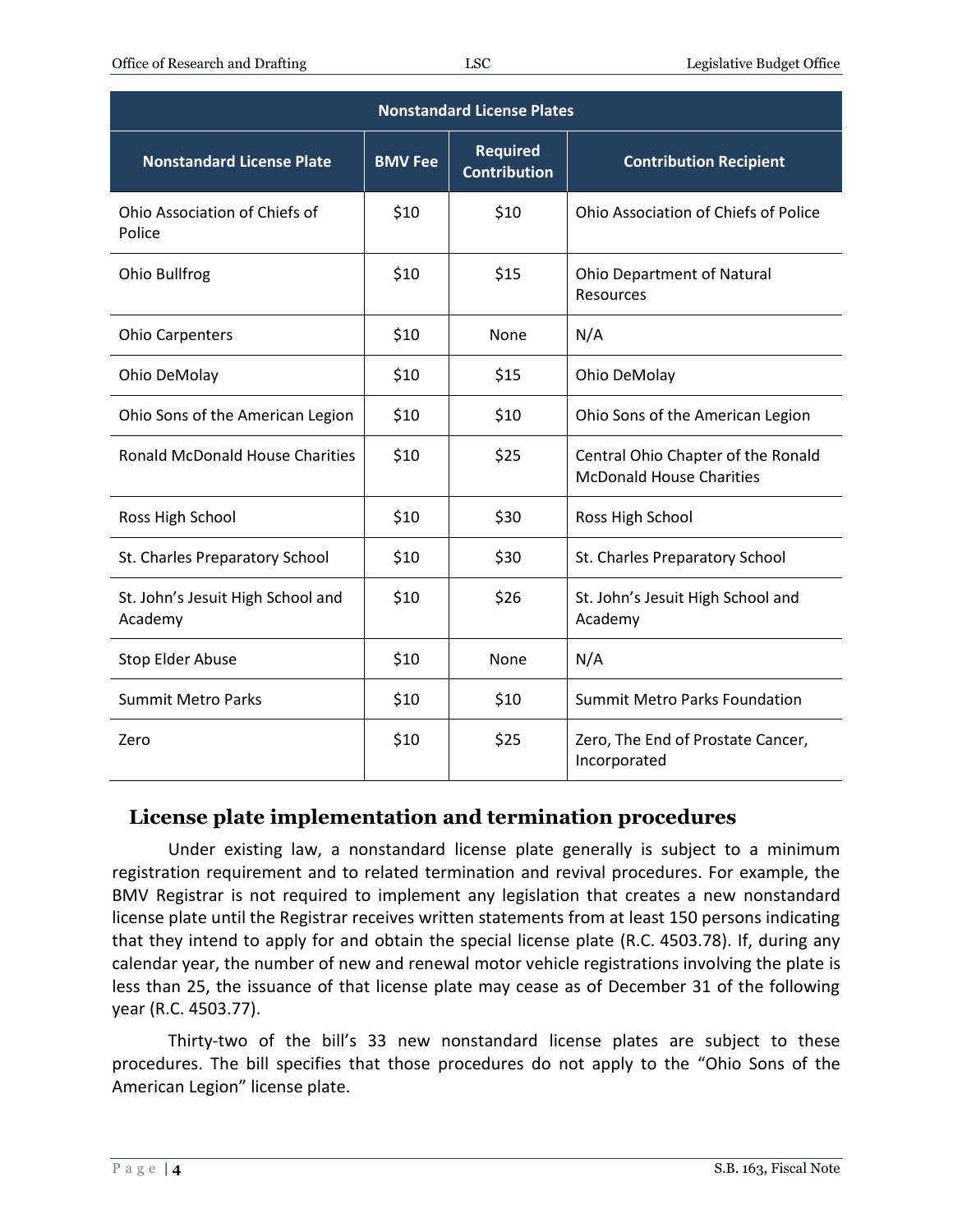#### **Production costs and administrative fees**

The BMV currently produces nonstandard license plates via a digital print-on-demand process. The total cost to produce a pair of these plates is  $$4.10<sup>3</sup>$  Under the bill, a person obtaining such a plate must pay an administrative fee of \$10, the purpose of which is to compensate the BMV for additional services required in issuing the plate. The administrative fees will be credited to the Public Safety – Highway Purposes Fund (Fund 5TM0), which is used in part to pay the BMV's expenses related to titling motor vehicles, licensing drivers, and registering motor vehicles.

- **For each license plate that satisfies the minimum 150-person registration requirement,** then, in the first year, the annual production costs for each license plate will total \$615 (150 persons x \$4.10) and the administrative fees collected will total \$1,500 (150 persons x \$10).
- For each license plate in subsequent years that satisfies the minimum 25-person registration requirement (new and renewals), the administrative fees collected will total \$250 (25 persons x \$10). The annual production costs will total \$4.10 for each new set issued.

## **Contributions**

The required contribution paid for the issuance of 30 of the bill's 33 new nonstandard license plates is credited to the existing License Plate Contribution Fund (Fund 5V10) and then paid to the designated recipient organization. <sup>4</sup> The amount paid annually to such an organization will depend on the number of persons obtaining the plate for which it is the designated recipient.

## **Changes to existing nonstandard license plates**

#### **"Freemason" license plate**

The bill eliminates the requirement that a person be in good standing of the Grand Lodge of Free and Accepted Masons of Ohio in order to obtain the license plate, which in effect makes it available to all persons with an eligible vehicle registered in Ohio. The bill also establishes a \$15 contribution to be paid to the Charitable Foundation of the Grand Lodge of Ohio for scholarship purposes. Under current law, there is no required contribution. This provision has no direct fiscal effect on the state or political subdivisions.

 $3$  Effective July 1, 2020, H.B. 62 of the 133<sup>rd</sup> General Assembly replaced the two license plate requirement that was previously in effect for most motor vehicles, including passenger cars, with a single license plate requirement. As a result, special license plate production costs may decrease by some amount.

<sup>&</sup>lt;sup>4</sup> The "Stop Elder Abuse" and "Ohio Carpenters" license plates do not require a contribution, and the contribution for the "Ohio Bullfrog" license plate will be deposited to the credit of the existing Wildlife Habitat Fund.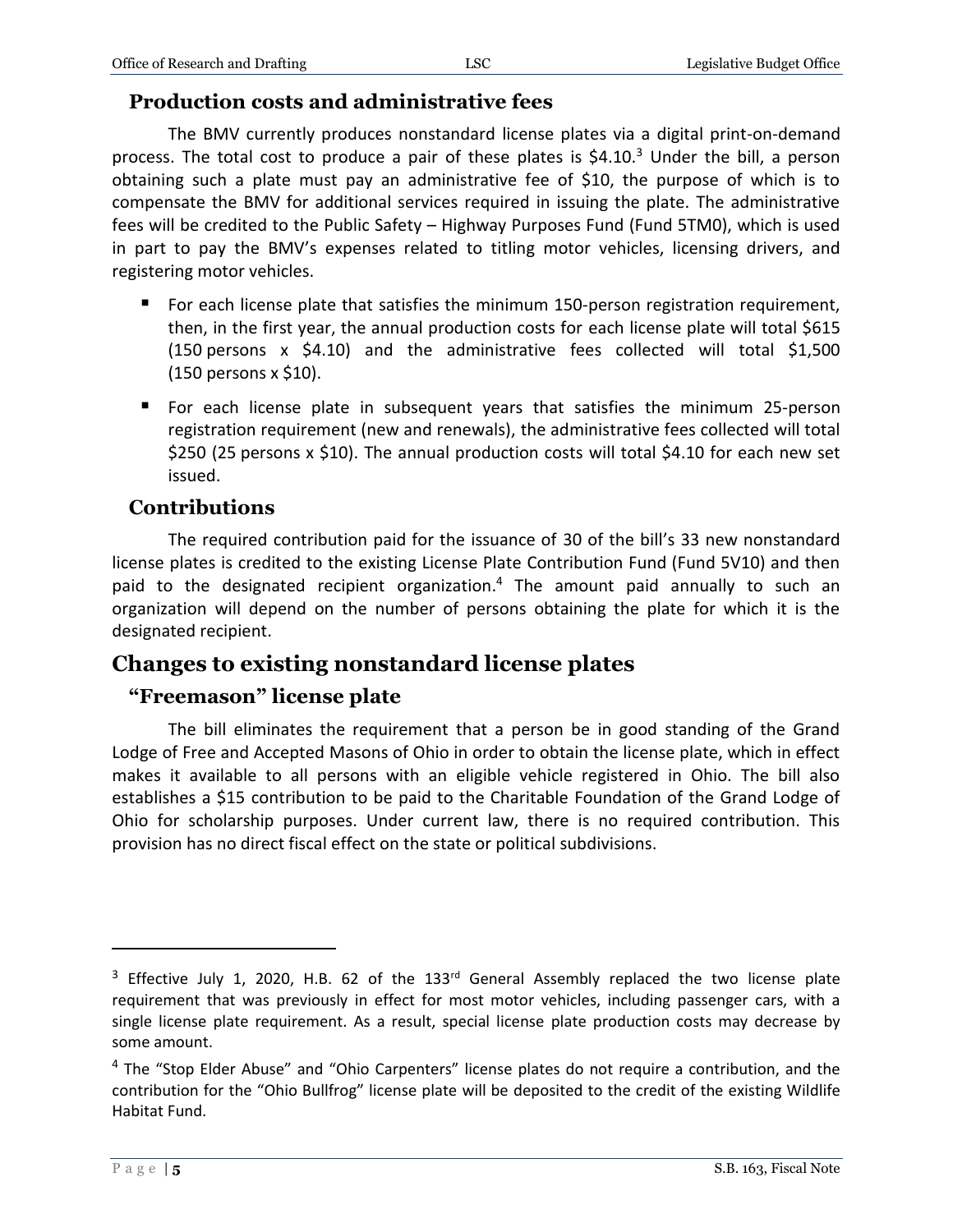# **"Girl Scouts" license plate**

The bill: (1) redirects the annual \$15 contribution from the existing "Girl Scouts" license plate from the Great River Council of the Girl Scouts to the Girl Scouts of Ohio's Heartland, and (2) requires the Registrar of Motor Vehicles and a representative from the Girl Scouts of Ohio's Heartland to contract for the national Girl Scout logo to continue to be displayed on the license plates. This provision has no direct fiscal effect on the state or political subdivisions.

# **"Glen Helen Nature Preserve" license plates**

The bill redirects the \$15 contribution received from the purchase of a "Glen Helen Nature Preserve" license plate from the Glen Helen Ecology Institute of Antioch College to the Glen Helen Association since the Association acquired the Glen Helen Nature Preserve from Antioch College in September 2020. This provision has no direct fiscal effect on the state or political subdivisions.

# **"Gold Star Family" license plate**

The bill exempts an immediate family member of a person who died in a combat zone while serving in the armed forces who applies for, and is subsequently issued, a "Gold Star Family" license plate from paying all vehicle registration taxes and fees. These taxes and fees include the base vehicle tax, the deputy registrar fee, and any local permissive motor vehicle taxes. Under current law, applicants for the "Gold Star Family" license plate do not pay an additional fee for the license plate, but do pay standard registration taxes and fees. As a result, the state and local governments will lose some amount of revenue annually for each "Gold Star Family" license plate and vehicle registration that is either issued or renewed at no cost. In calendar year 2018, there were 842 active "Gold Star Family" license plates.

The total annual cost to register a passenger car (state taxes and fees, plus local permissive motor vehicle license taxes) ranges from \$36 to \$66, depending upon the amount of local permissive taxes imposed in the district within which the vehicle is registered. The state taxes and fees total \$36 and are distributed as follows: \$20 to local governments, \$11 to the Department of Public Safety for expenses incurred in the administration and enforcement of motor vehicle and traffic laws, and \$5 to the deputy registrar (or the Bureau of Motor Vehicles for mail-in and online transactions) as a service fee. The remainder, up to \$30, consists of permissive local motor vehicle taxes that are levied by local governments in \$5 increments, and cannot exceed \$30 per vehicle.

# **"Purple Heart" license plate**

The bill permits a person, who is eligible for both a "Purple Heart" license plate and a license plate imprinted with the International Symbol of Access indicating that the person is disabled, to apply for a single plate that displays both symbols provided the disability that necessitates the International Symbol of Access is a service-connected disability. The bill also specifies that after a person issued a "Purple Heart" license plate dies, the Registrar of Motor Vehicles must ensure its replacement with another type of license plate when the title to the vehicle is transferred. These provisions have no direct fiscal effect on the state or political subdivisions.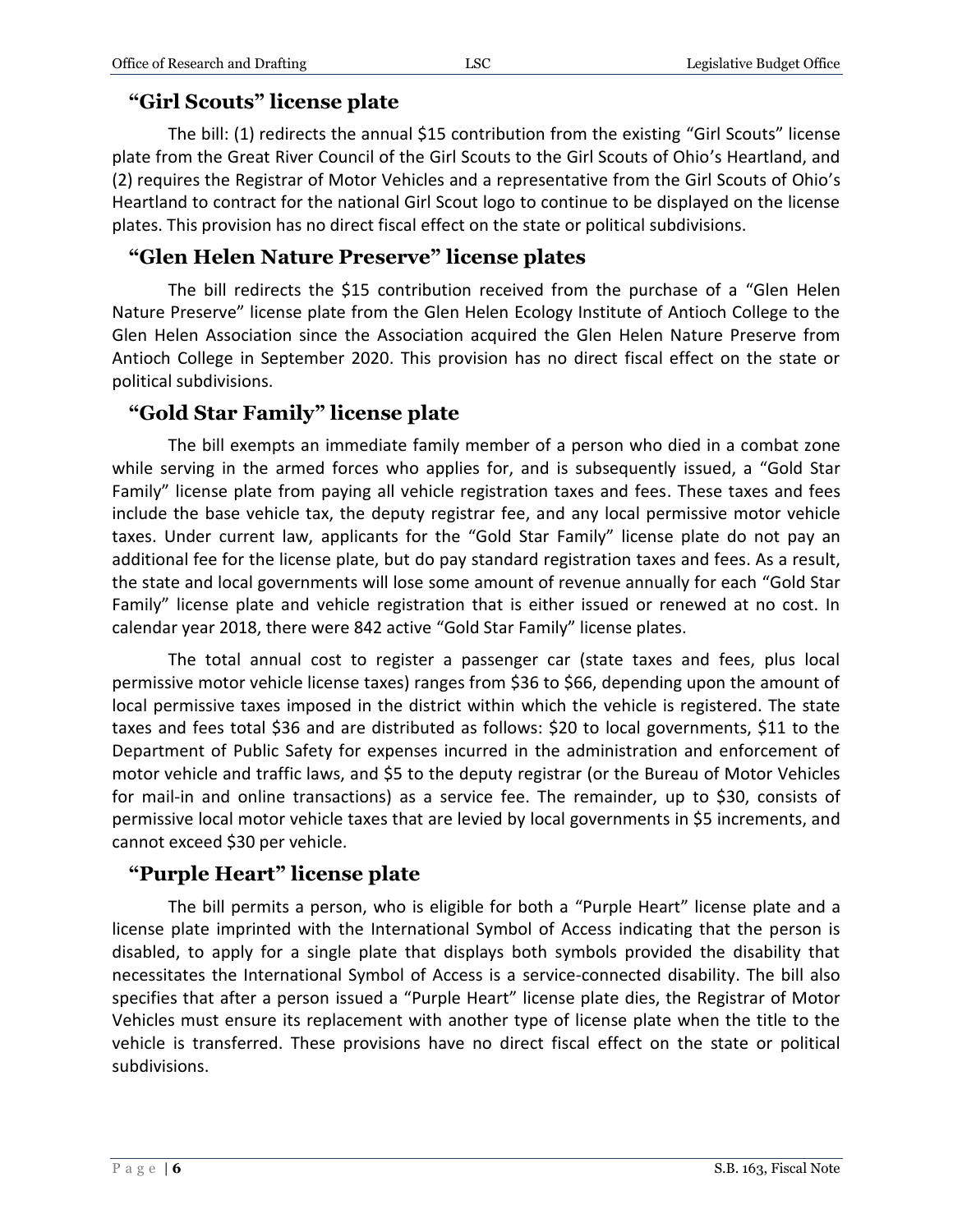# **Electric and hybrid motor vehicle registration fees**

Effective January 1, 2020, state law imposed an additional \$200 for each application for registration or registration renewal received for any plug-in electric motor vehicle, and an additional \$100 for each application for registration or registration renewal received for any hybrid motor vehicle. The fees are transmitted by the Registrar of Motor Vehicles to the Treasurer of State.

The Treasurer is required to divide the money as follows: 55% to the Highway Operating Fund (Fund 7002), which is used by the Department of Transportation, and 45% among municipal corporations, counties, and townships. Use of the money is limited to: (1) construction, maintenance, and repair of roads and bridges, (2) operational costs of applicable state agencies, and (3) as a match for other revenue for these purposes.

#### **Registration fee proration**

The bill prorates the additional registration fees for plug-in electric motor vehicles (\$200) and hybrid motor vehicles (\$100) based on the number of months for which the vehicle is registered. Currently, the fees are not prorated. As a result of the bill, the amount of fee revenue collected by the Registrar and then distributed by the Treasurer of State that otherwise would have been collected under current law will decrease. LBO estimates that, starting with FY 2022, under \$1 million in fee revenue will be foregone annually. The actual amount of foregone fee revenue in any given year will depend on the number of new such vehicles being registered that otherwise would have been required to pay the full amount.

## **Local Government Fund adjustments for subdivisions that use traffic cameras**

Under current law, a political subdivision (i.e., a municipal corporation, county, or township) that operated, directly or indirectly, a traffic camera during the preceding fiscal year is required to notify the Tax Commissioner, on or before July 31 in each year, of the gross amount of all fines collected from operating such cameras, including the gross amount of such fines that took place in school zones. Payments to such political subdivisions from the state Local Government Fund (LGF) are reduced by the amount of fine revenue collected by the political subdivision; any LGF amounts withheld from those local authorities are to be credited to the Ohio Highway and Transportation Safety Fund. The amount of fines for violations that took place in school zones will be refunded to local authorities, but that amount is required to be used for school safety purposes. Current law was enacted in H.B. 62 of the 133rd General Assembly, and the initial reductions in LGF payments are scheduled to begin in January 2021.

The bill modifies the current penalties for a political subdivision that operates traffic cameras in the following ways:

- Limits the amount of any reduction to a county undivided local government fund (CULGF) to the amount of the LGF payment the subdivision using traffic cameras would have otherwise received from that fund (it thereby holds other subdivisions in the same county harmless in the event that a subdivision in the same county collects a large amount of traffic camera fines);
- Requires an LGF adjustment for a village with a population of less than 1,000 or a township also be applied against the supplemental LGF payments that village or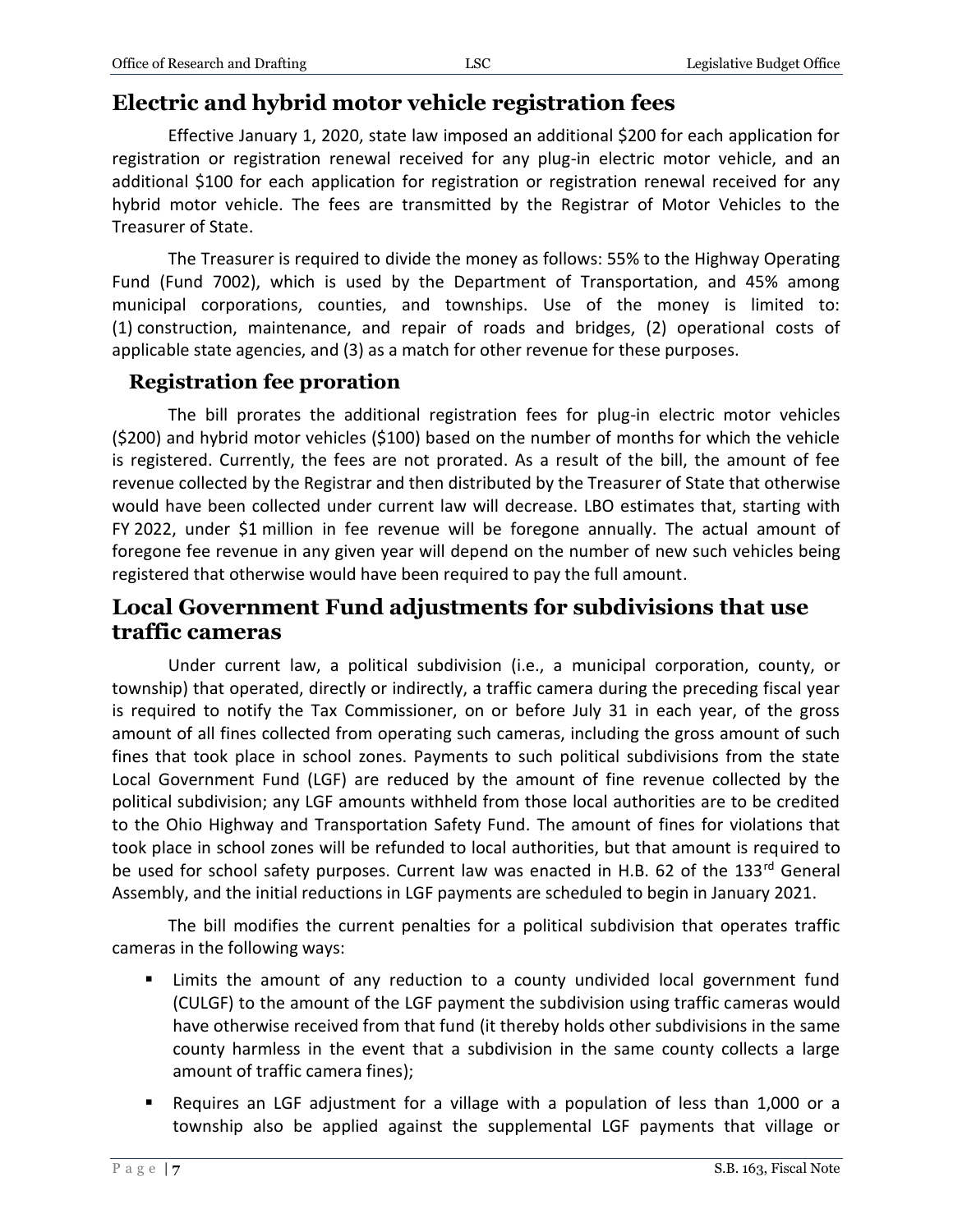township would otherwise receive pursuant to a \$12 million annual earmark for that purpose;

- Limits the amount of state reimbursement of traffic camera fines to political subdivisions for violations in school zones to the amount of the subdivision's LGF reductions; and
- Requires the Tax Commissioner to increase the next CULGF payment for any county that incurred an LGF penalty in FY 2021 due to the operation of traffic cameras by another subdivision located within the county.

The bill also clarifies that subdivisions are required to report, and LGF adjustments are based upon, traffic camera fines that are collected in the preceding fiscal year rather than traffic camera fines based on violations that occurred in the preceding fiscal year. The bill also establishes temporary procedures and computations to implement the bill's changes in FY 2021.

The bill would ensure that no political subdivision in the state experiences a reduction in payments from the LGF because of the policy choices of its neighboring subdivisions within a county. Department of Taxation officials report that 14 political subdivisions collected a total of \$5.84 million in traffic violation fines using traffic cameras during the most recent fiscal year,<sup>5</sup> based on filings of the required report with the Department. Factoring in estimated LGF distributions prepared by the Department in calendar year 2021, the bill may decrease the amount of LGF payments withheld from local governments by approximately \$1.6 million in FY 2021. The estimated amount is due to higher estimated fines for certain local governments that operated traffic camera programs in the previous fiscal year compared to the estimated distributions from the LGF.

Department officials report that the current policy will be implemented starting January 1, 2021, implying the actual loss of LGF payments that will be withheld from local governments that operate traffic cameras in future fiscal years would be very roughly twice the estimated \$1.6 million but would depend on the amount of fines collected from authorities that operate such cameras and actual LGF distributions. The reduced amounts withheld from such local governments would reduce revenue to the Ohio Highway and Transportation Safety Fund.

The bill requires the Director of Budget and Management to transfer the necessary amount of money from the Ohio Highway and Transportation Safety Fund to the Local Government Fund (Fund 7069) for making the increased payments. The bill appropriates up to \$3.2 million in FY 2021 for Revenue Distribution Fund (RDF) appropriation item 110969, Local Government Fund, for such payments.

Currently, LGF payments can be made directly to municipalities or indirectly via a CULGF. In addition to those two channels by which a political subdivision may receive funding from the LGF, eligible small villages (i.e., villages with less than 1,000 in total population) and

<sup>5</sup> A substantial majority of the fine revenue was collected in three counties: Trumbull, Columbiana, and Cuyahoga.